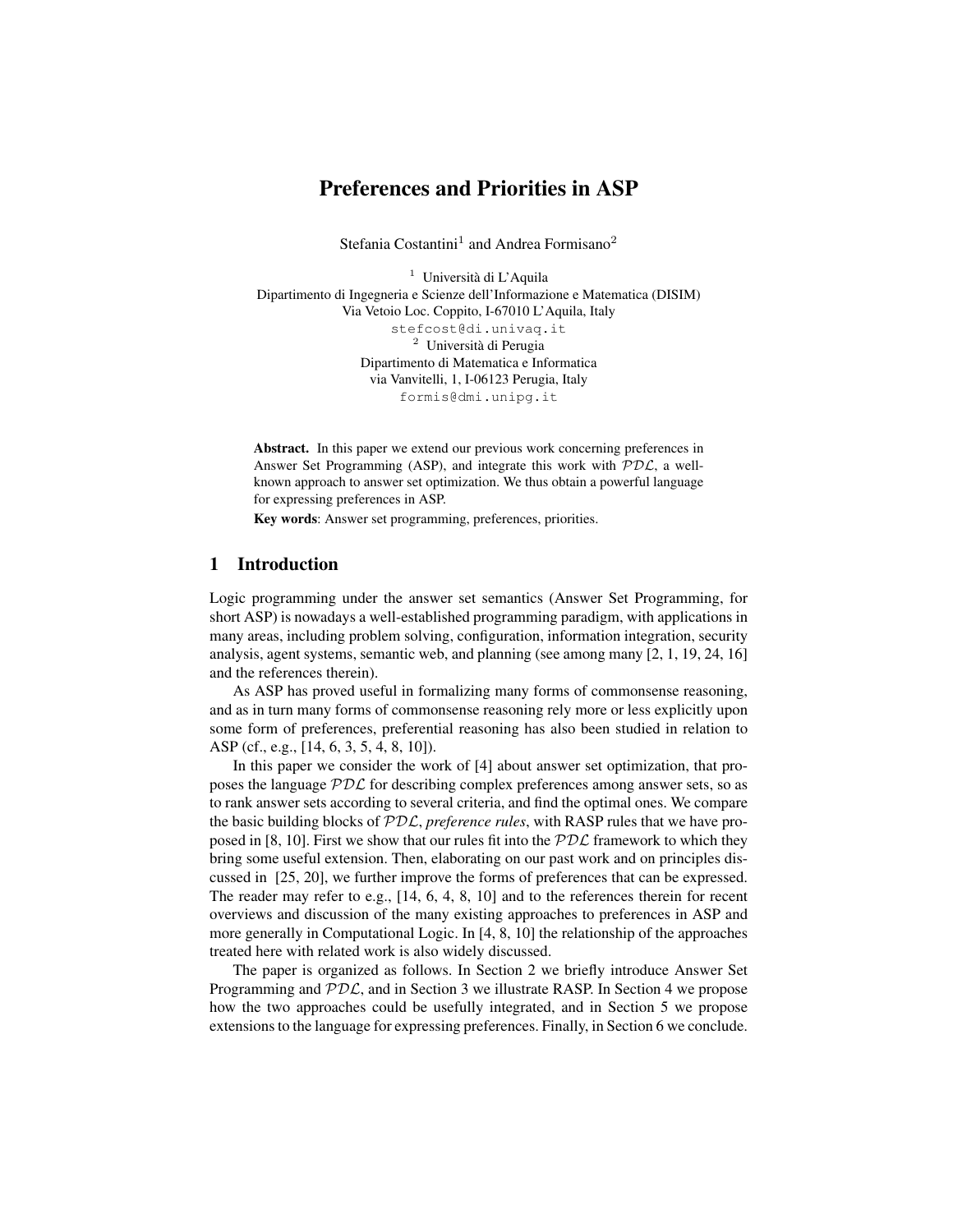#### 2 Background on ASP and  $PDC$

Answer Set Programming is the well-established logic programming paradigm adopting Datalog programs with default negation under the *answer set semantics*, briefly discussed below.

A program Π in this setting (cf. [17, 18]) is a collection of *rules* of the form

 $H \leftarrow L_1, \ldots, L_m$ , not  $L_{m+1}, \ldots, \text{not } L_{m+n}$ .

where *H* is an atom,  $m \geq 0$  and  $n \geq 0$ , not is *default negation* and each  $L_i$  is either an atom or the *classical negation* (also called *strong negation*) of an atom (as defined in [18]). Atoms and their classical negation and literals not  $L_i$  will be called in the following "ASP literals", to make a distinction w.r.t. the extensions that will be proposed.

The left-hand side and the right-hand side of the clause are called *head* and *body*, respectively. A rule with empty body is called a *fact*. A rule with empty head is a *constraint*, where a constraint of the form

$$
\leftarrow L_1, ..., L_n.
$$

states that ASP literals  $L_1, \ldots, L_n$  cannot be simultaneously true.

Various extensions to the basic paradigm exist, that we do not consider here as they are not essential in the present context.

In the rest of the paper, whenever it is clear from the context, by "a (logic) program  $\Pi$ " we mean an answer set program (ASP program)  $\Pi$ , and we will implicitly refer to the "ground" version of  $\Pi$ . The ground version of  $\Pi$  is obtained by replacing in all possible ways the variables occurring in  $\Pi$  with the constants occurring in  $\Pi$  itself, and is thus composed of ground atoms, i.e., atoms which contain no variables.

The answer sets semantics [17, 18] considers logic programs as sets of inference rules (more precisely, default inference rules). Alternatively, one can see a program as a set of constraints on the solution of a problem, where each answer set represents a solution compatible with the constraints expressed by the program.

Consider the simple program  $\{q \leftarrow not p$ .  $p \leftarrow not q$ . For instance, the first rule is read as "assuming that  $p$  is false, we can *conclude* that  $q$  is true." This program has two answer sets. In the first one,  $q$  is true while  $p$  is false; in the second one,  $p$  is true while  $q$  is false.

Given a subset M of  $B_{\Pi}$  that does not contain both A and  $\neg A$  for any atom A, M is an answer set of  $\Pi$  if it coincides with the least model of the reduct  $P^M$  of P with respect to M. This reduct is obtained by deleting from  $\Pi$  all rules containing a condition not  $a$ , for some  $a$  in  $M$ , and by deleting all negative conditions from the other rules. Answer sets are minimal supported models. Referring to the original terminology of [17], answer sets are sometimes called *stable models*. As usual, a set of atoms S satisfies a rule if S satisfies its head H, i.e.,  $H \in S$ , whenever it satisfies the body, i.e., all positive conditions are in  $S$  and none of the negative conditions is in  $S$ .

Unlike other semantics, a program may have several answer sets, or may have no answer set, because conclusions are included in an answer set only if they can be justified. The following program has no answer set:  $\{a \leftarrow not\ b.\ b \leftarrow not\ c.\ c \leftarrow not\ a.\}$ .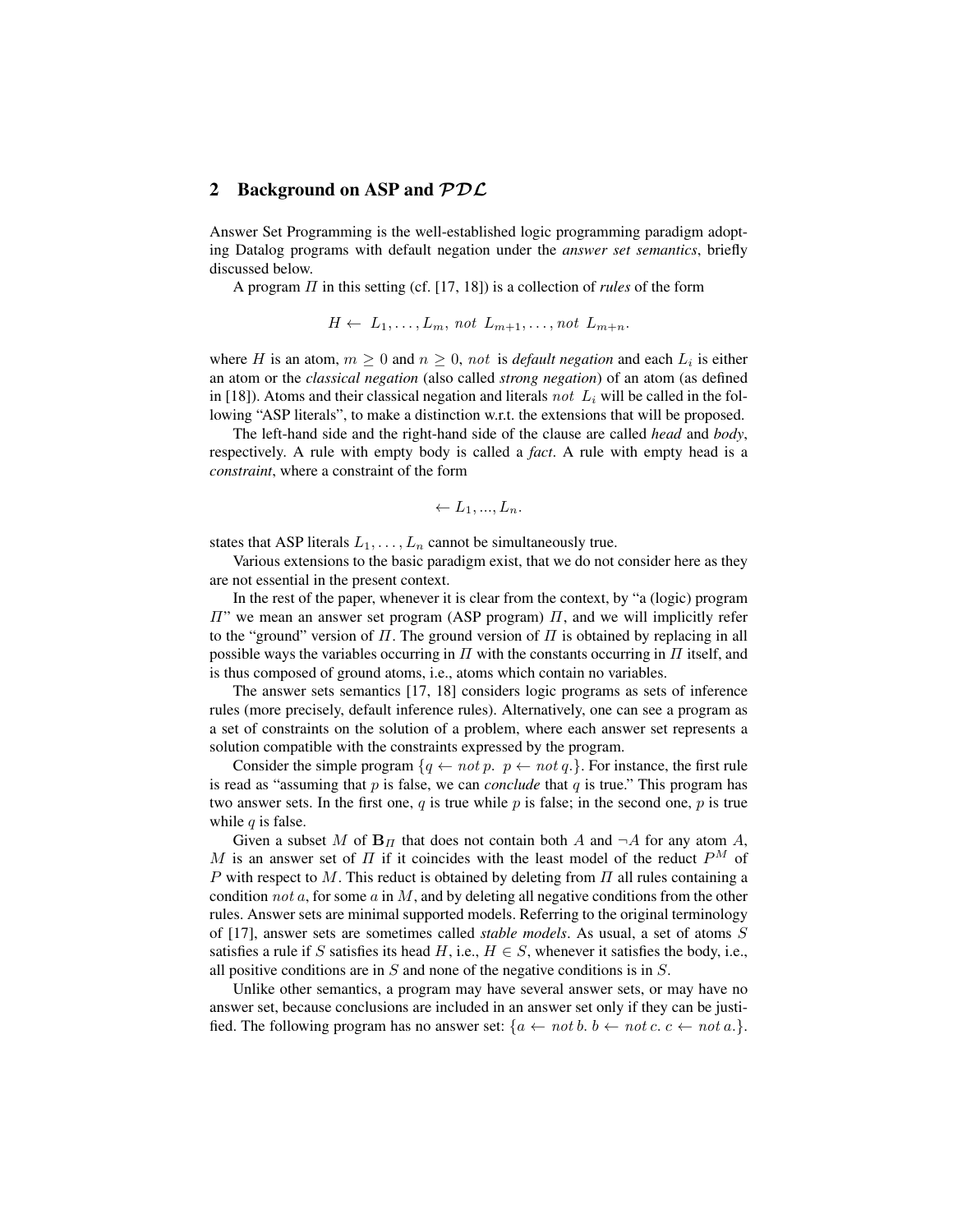The reason is that in every minimal model of this program there is a true atom that depends (in the program) on the negation of another true atom, which is strictly forbidden in this semantics, where every answer set can be considered as a self-consistent and self-supporting set of consequences of given program. A program with no answer sets is called *inconsistent*. In the ASP paradigm, each answer set is seen as a solution of given problem, encoded as an ASP program. To find these solutions, an ASP-solver is used. Several solvers have became available, see [23], and can be freely downloaded by potential users.

The expressive power of ASP and its computational complexity have been extensively investigated. The interested reader can refer, for instance, to [12]. The reader can also see [2] and [15], among others, for a presentation of ASP as a tool for declarative problem-solving. For the applications of ASP, the reader can refer for instance to [2, 1, 19, 24, 16].

PDL is a language aimed at describing complex preferences among answer sets. The approach has been proposed in [4] and further generalized in [7]. The basic ingredients of PDL, as introduced in [4, Def. 5], are the so-called *preference rules*. A preference rule has the form

$$
h_1 > \cdots > h_k \leftarrow L_1, \ldots, L_m, \text{ not } L_{m+1}, \ldots, \text{ not } L_{m+n}.
$$
 (1)

where each  $h_i$  is of the form  $C_i$ : $p_i$  and  $C_i$  is a *Boolean combination*, that is, a formula built of atoms by means of disjunction, conjunction, strong and default negation, while  $p_i$  is an integer number, intended to be the "weight" or the "penalty" associated to  $C_i$ , i.e., a measure of the degree of (dis)satisfaction in the choice of that option. A preference rule thus establishes a ranking of the answer sets, or, more precisely, a preorder between answer sets that satisfy the body of the rule.

Preference rules constitute the sub-language  $P D L^p$  of  $P D L$  made of the simplest PDL expressions. In turn, complex PDL expressions can be built out of PDL<sup>p</sup> expressions by means of operators that specify how to impose and order upon answer sets of given programs based upon the preorders expressed as base step by the preference rules (then, nested  $PDL$  expressions are also allowed). Among the  $PDL$  operators there are Pareto ordering, *lexicographic* ordering and others. More specifically, we recall the following definition from [4]:

**Definition 1.** *[Def. 7 of [4]]*  $P D L^p$  and  $P D L$  expressions are inductively defined as *follows:*

- *1. if r is a preference rule, then*  $r \in \mathcal{PDL}^p$ ,
- 2. if  $e_1, \ldots, e_k$  are expressions in  $P D \mathcal{L}^p$ , then  $(psum e_1, \ldots, e_k) \in \mathcal{P} D \mathcal{L}^p$ ,
- *3.* if  $r \in \mathcal{PDL}^p$  then  $r \in \mathcal{PDL}$ ,
- 4. if  $e_1, \ldots, e_k$  are expressions in  $\mathcal{PDL}^p$ , then  $(incr \, e_1, \ldots, e_k)$ ,  $(rm \, c \, e_1, \ldots, e_k)$ ,  $(card e_1, \ldots, e_k)$ *, and*  $(rcard e_1, \ldots, e_k)$  *are in*  $PDL$ *,*
- *5. if*  $e_1, \ldots, e_k$  *are in PDC, then* (pareto  $e_1, \ldots, e_k$ ) *and* (lex  $e_1, \ldots, e_k$ ) *are in* PDL*.*

As said before,  $PDL$  expressions allow one to specify a rank among answer sets according to several criteria (e.g., Pareto ordering). Optimal answer sets w.r.t. such a ranking, are said to be *solutions* of the *answer set optimization problem* as defined below.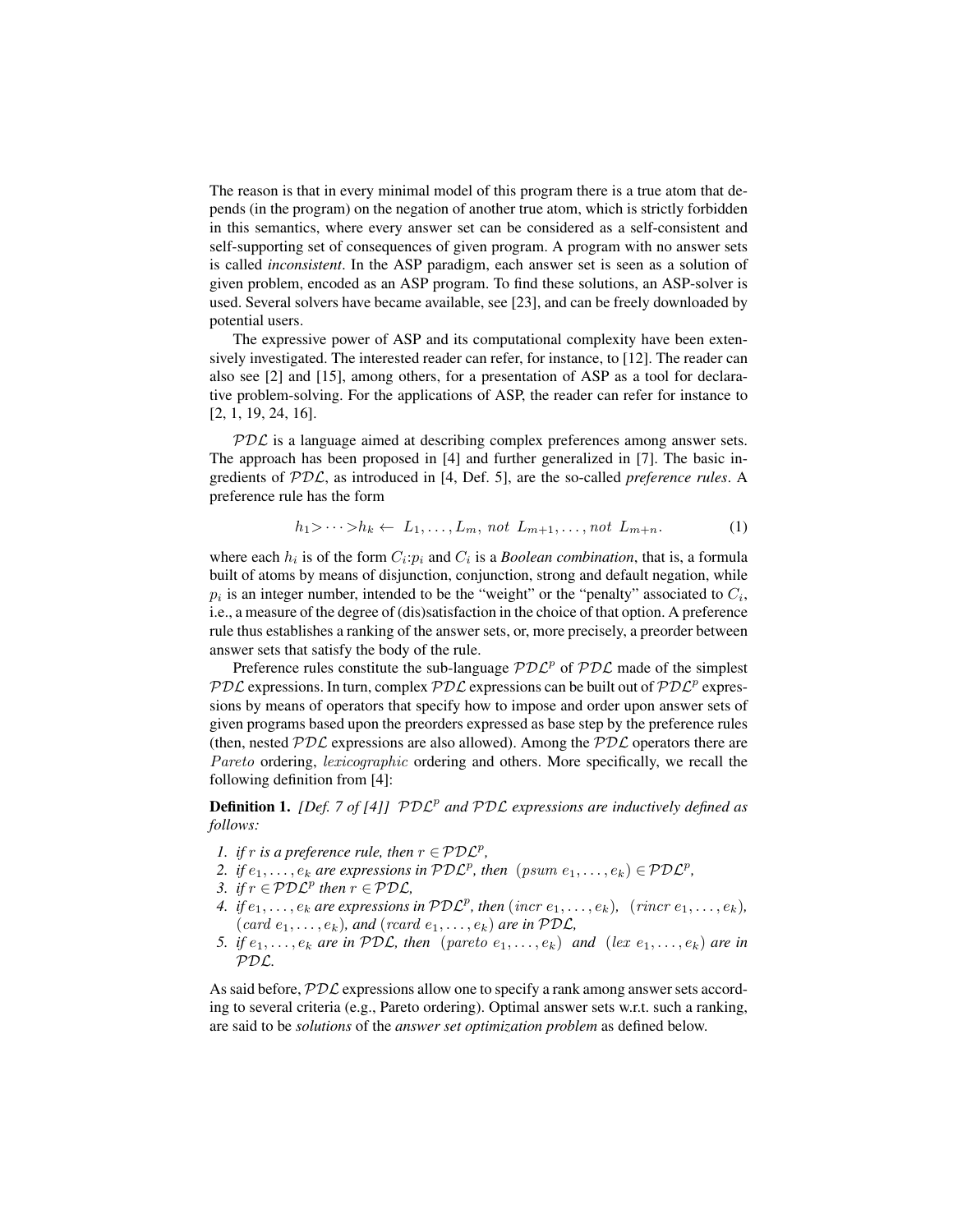**Definition 2.** *[Def. 4 of [4]] An answer set optimization problem (AOP) is a pair*  $O =$ (P, prex ) *where* P *is a program and* prex *a* PDL *expression.*

*A solution of* O *is an answer set of* P *which is optimal according to the preorder represented by prex.* 

Hence, a solution of an answer set optimization problem is a non-dominated answer set, that is, an answer set such that no strictly better answer set exists. (The reader is referred to [4] for a more detailed treatment of  $PDC$ .)

The approach to "qualitative preferences" based on  $PDL$  is particularly interesting because several existing preference handling methods turn out to be special cases of it, where it is now well-known that many AI problems have natural formulations as optimization problems. An advantage of the approach is that  $PDL$  expressions can be compiled into logic programs that can be used as tester programs in a methodology for finding optimal answer sets. Moreover, as a further demonstration of its applicability, the approach has been generalized from ASP to many other optimization contexts in [7].

### 3 Previous Work on Preferences Revisited

In our work on RASP (ASP with Resources and Preferences) [9, 8, 11] we have proposed an approach to expressing preferences in ASP programs, and then [10] also in Weight Constraints (which are a well-known useful construct of ASP [21, 22]).

In particular, we allow any occurrence of a positive literal in ASP rules to be replaced by a *p-list*, defined below. p-lists make sense in the head of a rule, to state what one *prefers* to derive (equivalently, which atom one prefers to be included in an answer set). However, p-lists make sense in the body of rules as well, to specify which conditions one would prefer to exploit for reaching a conclusion. As seen below, preferences in the body are particularly interesting when they are conditional, that is, they should be applied only when some precondition is satisfied.

**Definition 3.** Let  $s_1, \ldots, s_k$  ( $k > 0$ ) be either distinct constants or distinct atoms. *Then,*

- $a$  basic preference-list (p-list, for short) is an expression of the form  $s_1 > \cdots > s_k$ . *Each component*  $s_i$  ( $i < k$ ) has degree of preference i in the p-list.
- *a* conditional p-list *(*cp-list*, for short) is an expression of the following form:*

 $(r \text{pref\_when } L_1,\ldots,L_n),$ 

*where*  $r = s_1$  >  $\cdots$  >  $s_k$  *is a p-list and*  $L_1$ ,  $\cdots$ ,  $L_n$  *are ASP literals.* 

Intuitively, a cp-list (r pref when  $L_1, \ldots, L_n$ ) specifies that if all  $L_1, \ldots, L_n$  are satisfied, then the choice among the  $s_i$ s occurring in r is ruled by the preference expressed through r. Otherwise, if any of the  $L_i$  is not satisfied, then no preference is expressed.

In general, there might be cases in which useful (conditional) preferences are not expressible as a linear order on a set of alternatives. This may originate from lack of adequate knowledge or expertise in modeling a piece of knowledge, or from incapability to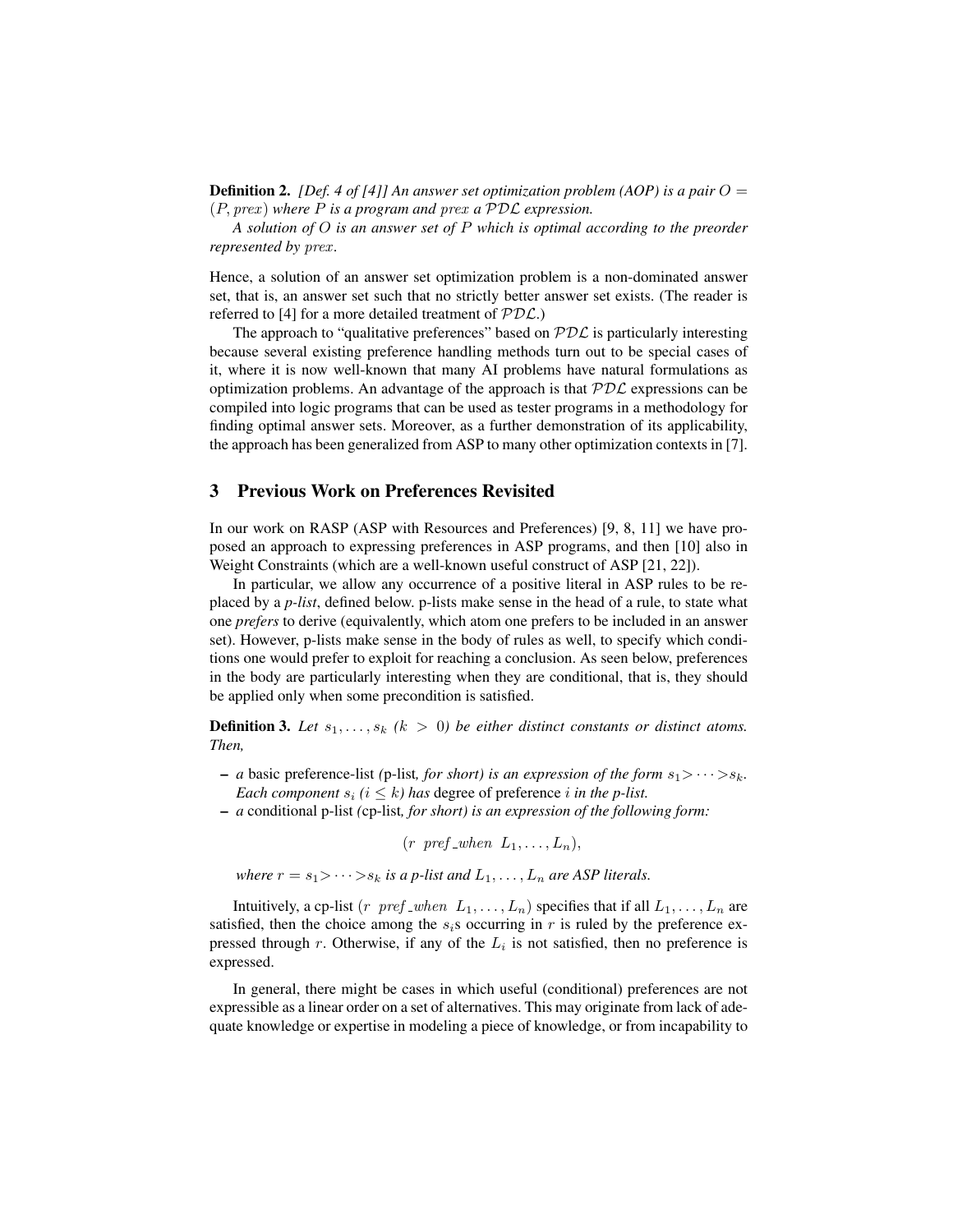completely describe total comparative relations, in presence of uncertainty. Moreover, preferences might depend on specific contextual conditions that are not foreseeable in advance.

P-sets are a generalization of p-lists that allows one to use any binary relation (not necessarily a partial order) in expressing (collections of alternative) p-lists.

**Definition 4.** *Let*  $q_1, \ldots, q_k$  *be*  $k > 0$  *atoms and let pred be a binary predicate.* A p-set *is of the form*

 $\{q_1, \ldots, q_k \mid pred\}.$ 

Predicate pred is supposed to be defined elsewhere in the program where the p-set occurs. Considering any given model of the program, such a binary predicate is intended to (possibly) have pairs of the form  $\langle q_i, q_j \rangle$  as elements of its extension. This allows the programmer to describe preferences among the  $q_i$ s, that are computed contextually to any specific answer set. The intuitive semantics of a p-set can be grasped by considering a particular extension for the predicate *pred* (namely, a set of pairs  $\langle a, b \rangle$  assumed to be true in a certain situation, that is, in a certain model of the program). Let  $X$  be the set of atoms  $\{q_1, \ldots, q_k\}$ . Consider the binary relation  $R \subseteq X \times X$  obtained by restricting to  $X$  the extension of  $pred.$   $R$  is interpreted as a preference relation over  $X$ : namely, for any  $q_i, q_j \in X$  the fact that  $\langle q_i, q_j \rangle \in R$  models a preference of  $q_i$  over  $q_j$ .

In general, there might exist many total orders on the set  $\{q_1, \ldots, q_k\}$  that are compatible (i.e., do not contradict) such a generic relation  $R$ . Any of these total orders describes one different, alternative, p-list. Hence, simple p-lists, as introduced in Definition 3, are particular cases of p-sets, obtained when  $R$  describes a total order.

As mentioned,  $R$  does not need to be a partial order, e.g., for instance, it may imply cycles. In such cases, those resources that belong to the same cycle in  $R$  are considered equally preferable. On the other hand,  $R$  might be a partial relation. So, there might exist elements of  $X$  that are incomparable. In this paper, for the sake of simplicity we assume that R defines a partial order.

*Compound preferences* are allowed in RASP. For lack of space in this paper we do not consider compound preferences and thus we do not report the full definition, however p-lists (and cp-lists) are generalized so that preferences can be expressed among sets.

A RASP rule (for short r-rule) has the following form, whereas a RASP program is a set of RASP rules:

Definition 5. *Let an* a-literal *be either an atom or a p-list, a cp-list, or a p-set, and let an* r-literal *be either an ASP literal or an a-literal. An* r-rule γ *has the form*

$$
H \leftarrow B_1, \dots, B_m. \tag{2}
$$

*where*  $B_1, \ldots, B_m$  *are r-literals, H is either an atom or an a-literal (a generalization where* H *is a set of a-literals is easily feasible, though not treated here).*

Let a *proper RASP rule* be a RASP rule involving a-literals (otherwise a RASP rule is identical to an ASP rule).

Definition 6. *Let* ΠPref *be the subprogram of RASP program* Π *composed of all the proper RASP rules occurring in* Π*.*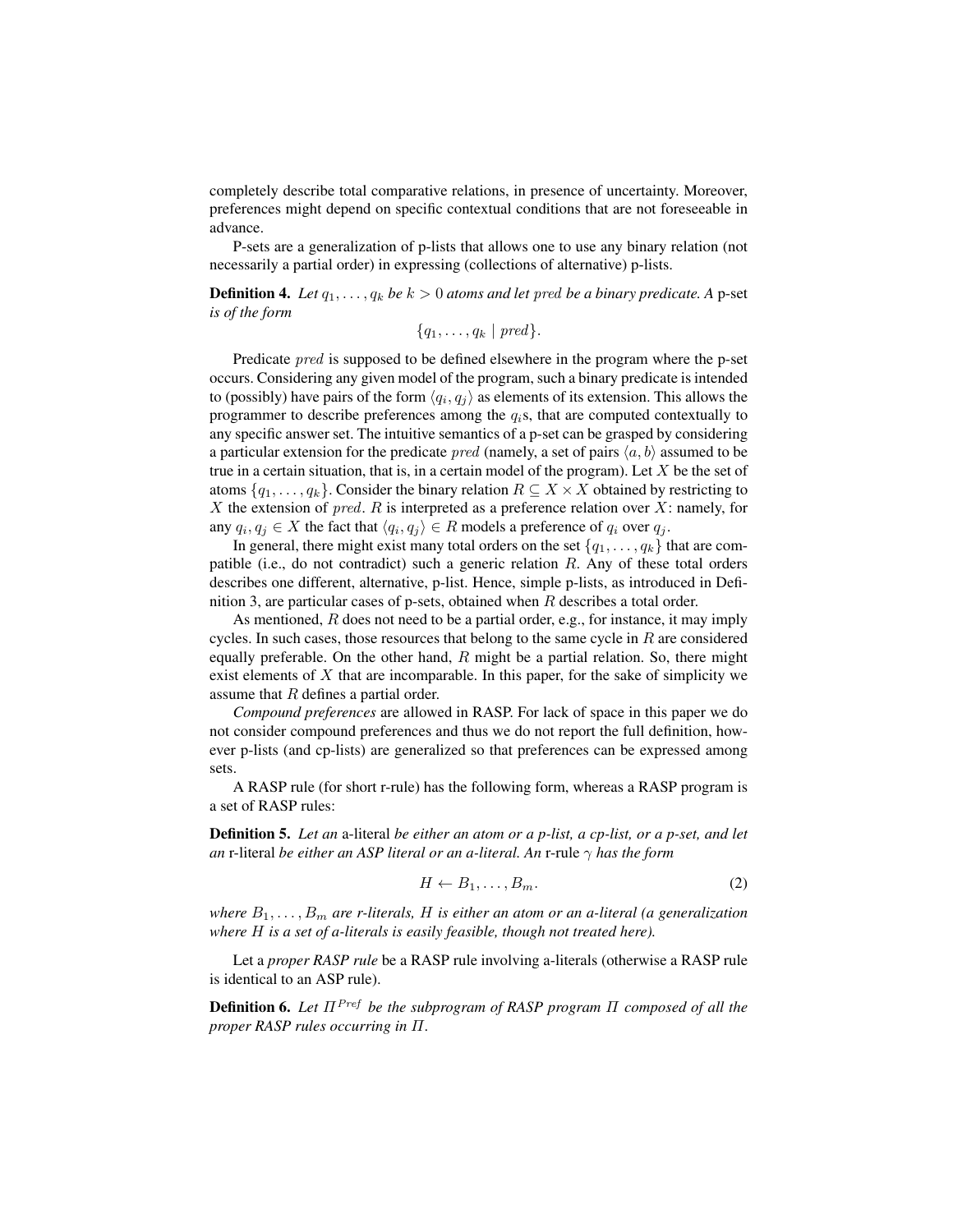The following example, related to preparation of desserts, should demonstrate the expressivity of RASP. In preparing the dessert, one might employ, e.g., either skim-milk or whole milk. The *cp-list*

 $skimmilk > whole milk\ pref<sub>-when</sub> diet$ 

states that, if on a diet, the former is preferred. Then, to spice the dessert, one would choose, by the *p-set*

 ${chocolate, nuts, cocomut | less-caloric},$ 

the least caloric among chocolate, nuts, and coconut.

Previous examples show instances of "extrinsic preferences", i.e., preferences which come with some kind of "reason", or "justification" [20]. Notice that, in RASP, extrinsic preferences may change even non-monotonically as the knowledge base evolves in time, as the justification can be any conjunction of literals.

Below is a RASP program fragment representing dessert preparation with the preferences outlined above. Notice that the preference among the ingredients chocolate, nuts, and coconut, occurring in the p-set has to be determined by referring to the extension that the predicate *less\_caloric* has in the particular model at hand. The first rule states that if one has eggs and sugar, milk (preferably skim milk if one is on a diet) and one of chocolate, nuts and coconut (choosing the less caloric) one can prepare either ice-cream or zabaglione, but preferably one would prepare ice-cream (consider that some constraint stated elsewhere in the program might forbid any of the two).

 $icecream > zabaglione \leftarrow egg, sugar,$  $(skimmilk > wholemilk\,\,pref\_when\,\,diet),$  ${chocolate, nuts, cocomut | less-caloric}.$  $less\_{calor}(\mathbf{X}, \mathbf{Y}) \leftarrow \mathit{calory}(\mathbf{X}, \mathbf{A}), \mathit{calory}(\mathbf{Y}, \mathbf{B}), \mathbf{A} < \mathbf{B}.$ calory(nuts, 2). calory(coconut, 3).  $calory(X, Y) \leftarrow ...$ 

In full RASP, resource management is provided, so that one can, in the above example, associate *quantities* to the various produced and consumed items. We do not consider this feature here, so in the rest of the paper we will implicitly consider RASP programs without quantities. In summary, in the rest of the paper we consider RASP programs without quantities and without compound preferences.

We may notice that RASP rules can be seen (within the above restrictions) as a particular case (on the one hand) and a generalization (on the other hand) of preference rules as introduced in Definition 1.

RASP rules are a special case of preference rules in that arbitrary formulas are not allowed in the elements of p-lists, and the (implicit) weight is always 1. They are a generalization, in that various forms of conditional preferences are allowed, also in the body of rules. We showed in [8] how RASP rules can be restated in terms of rules with preferences expressed only in the head (we considered precisely the LPOD approach [3,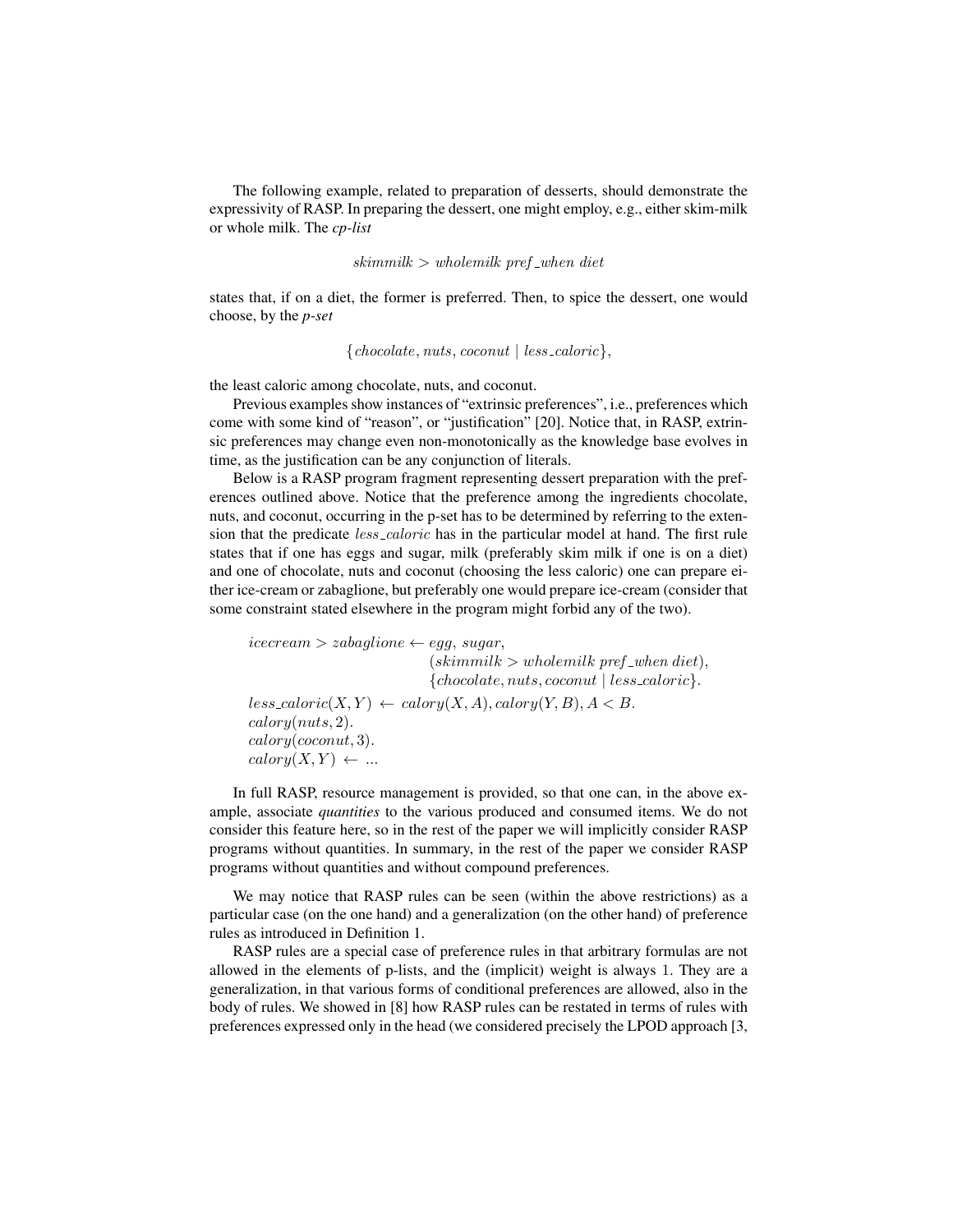5]). The re-writing however was not trivial and involved transforming a single RASP rule into a set of rules. In the following sections we intend first to show how RASP fits into the  $PDL$  framework. Then, elaborating on our past work and on principles discussed in [25, 26, 13, 20], we further improve the forms of preferences expressible in preference rules.

#### 4 *PDC* and RASP: Integration

We may notice that a  $PDL$  program can be added on top of an ASP program, and as said above it produces an ordering of the answer sets in terms of given preferences. The advantage is that the same ASP program may be transformed, by adding different  $PDC$ parts, into different optimization problems. The disadvantage is that a programmer cannot use complex preferences *within* the ASP program. RASP is thus complementary to  $PDL$ : in fact, in an integration part of the preferences (in the form of RASP rules) might be expressed within the program, and part in the external (one may say "upper") PDL layer.

The integration with RASP would then bring to  $PDL$  the advantage of more general and flexible preference rules definable directly in the ASP program. However, RASP would profit from being integrated into  $PDL$  as the method of eliciting partial orders from preference rules and combining them (based upon other  $PDL$  rules) allows for further significant extensions, like the one that we propose below. In the integration, semantics of RASP programs can be defined differently from [9, 8, 11]. In fact, a RASP program  $\Pi$  can be transformed into an ASP program  $\Pi'$  where each r-rule (as defined in Definition 2) is replaced by a set of rules as defined below.

**Definition 7.** An ASP rule  $\gamma'$  derived from RASP rule  $\gamma$ 

$$
H \leftarrow B_1, \ldots, B_m.
$$

*is of the form*

$$
A \leftarrow L_1, \ldots, L_m.
$$

*where:*  $A = H$  *if*  $H$  *is a ASP atom, and for*  $i \leq m L_i = B_i$  *if*  $B_i$  *is a ASP literal; whenever H or, respectively,*  $B_i$  *(for*  $i \leq m$ *) is a p-list*  $r = s_1 > \cdots > s_k$  *or a cp-list*  $(r \text{pref\_when } L_1, \ldots, L_n)$ , then  $A = s_j$ , or, respectively,  $L_i = s_j$ ,  $j \leq k$ ; if  $B_i$  is a *p-set*  $\{q_1, ..., q_k \mid \text{pred}\}$ *, then*  $L_i = q_r$ *,*  $r \leq k$ *.* 

Hence, derived rules are obtained by non-deterministically selecting one of the options among the a-literals. By relying on the usual notion of satisfaction of (ground) ASP rules, we can state the following notion of satisfaction for derived rules.

**Definition 8.** *Given a set of atoms* S *and a RASP rule*  $\gamma$ *,* S *satisfies*  $\gamma$  *if and only if* S satisfies some  $\gamma'$  derived from  $\gamma$ . In this case we write  $S \models \gamma$ .

The next definition will be useful in what follows.

**Definition 9.** Given RASP program Π, the program Π' composed of all the derived *rules obtainable from rules of* Π*, is called the* ASP program derived from Π*.*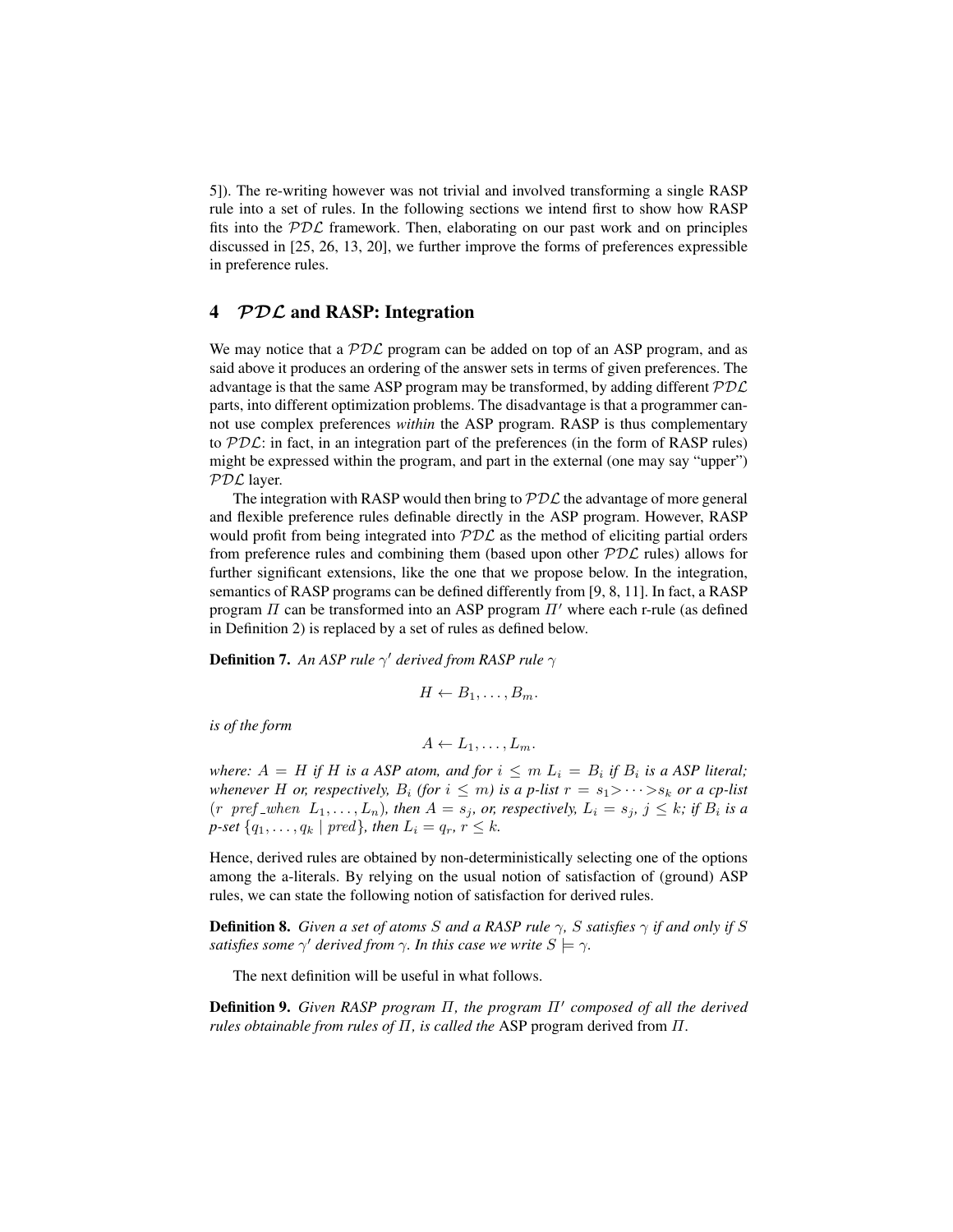We now extend  $PDL$  by including proper RASP rules in  $PDL$  expressions. (Recall that  $PDL$  expressions are built out of basic  $PDL<sup>p</sup>$  expressions by means of preference operators.) The following definition introduce a further case to extend Definition 1:

**Definition 10 (Extension of Def. 1).**  $PDL^p$  and  $PDL$  expressions are inductively *defined as in Definition 1, by considering also the following case:*

1'. If r is a proper RASP rule then  $r \in \mathcal{PDL}^p$ .

The new semantics for RASP programs, also corresponding to an extension to  $PDC$ that includes proper RASP rules as preference rules, can be defined as follows (cf., Definition 2).

Definition 11. *Given RASP program* Π*, an extended answer set optimization problem (EAOP) is a pair*  $O^E = (\Pi', prex)$  *where*  $\Pi'$  *is the ASP program derived from*  $\Pi$  *and* prex is a PDL expression involving among the preference rules all rules of  $\Pi^{Pref}$ .

What remains to be done is to extend the semantics of  $PDL$  expressions defined in [4, pp. 4-5] so as to accommodate RASP rules. This semantics introduces a preorder on answer sets (i.e., a reflexive and transitive relation) that specifies which answer set is preferred over which other. Below we enrich the definition of [4]. Notice that given expression *prex*,  $pen(S, prex)$  is the penalty associated to the expression *prex* w.r.t. answer set S, and  $Ord(prex)$  is the preorder associated with  $prev$ . The objective of the definition is to state in which cases we have  $(S_1, S_2) \in Ord(prev)$  based on  $pen(S_1, prev)$  and  $pen(S_2, prev)$ . By abuse of notation, we consider a-literals (which are not in themselves  $\mathcal{PDL}^p$  expressions) as a base case of  $Ord(prex)$ .

**Definition 12.** *Given RASP program*  $\Pi$  *and EAOP*  $(\Pi', prex)$ *, and given the answer sets of*  $\Pi'$  S,  $S_1$ ,  $S_2$  *(clearly, if*  $\Pi'$  *has none or just one answer set the EAOP is trivially solved) then, in addition to what defined in [4], we define the following.*

- $\blacksquare$  *If* prex is a p-list of the form  $s_1$ > $\cdots$ > $s_k$  then  $pen(S, prec) = j$  where  $j = j$  $min\{i|S \models s_i\}$ ,  $pen(S, prev) = \infty$  otherwise.
- $-I$ *f* prex *is a cp-list of the form*  $s_1 > \cdots > s_k$  pref when  $L_1, \ldots, L_n$  *then*  $pen(S, prex) =$ *j* where  $j = min\{i|S \models s_i\}$  if  $S \models L_1, \ldots, L_n$ . pen $(S, prev) = \infty$  otherwise.
- $-I$ *f* prex is a p-set of the form  $\{q_1, \ldots, q_k \mid \text{pred}\}\$  then  $\text{pen}(S, \text{prex}) = j$  where  $j = min\{i | \forall j \leq k, j \neq i, S \models pred(q_i, q_j)\}$ .  $pen(S, prec) = \infty$  otherwise.
- $\blacktriangle$  *Given a RASP rule r, we have*  $(S_1, S_2) \in Ord(r)$  *iff for each a-literal s occurring in* r, pen $(S_1, s) \leq pen(S_2, s)$ .

Notice that in the above definition we apply a lexicographic ordering within the preorders induced by the a-literals occurring in a RASP rule. Other choices would be of course possible. We might state more generally that  $(S_1, S_2) \in Ord(r)$  iff  $(S_1, S_2) \in$  $Ord(Op \ a_1, \ldots, a_n)$  where  $Op$  is one of the ordering operators provided by  $PDL$ , applied to the a-literals  $a_1, \ldots, a_n$  occurring in r (i.e., to the preorders induced by them).

It is easy to extend complexity results reported in [4] to our extended setting. I.e., finding solutions to AOP's is a difficult problem but our extensions, though providing features that may help programmers to declaratively encode the situation at hand, do not add further complexity.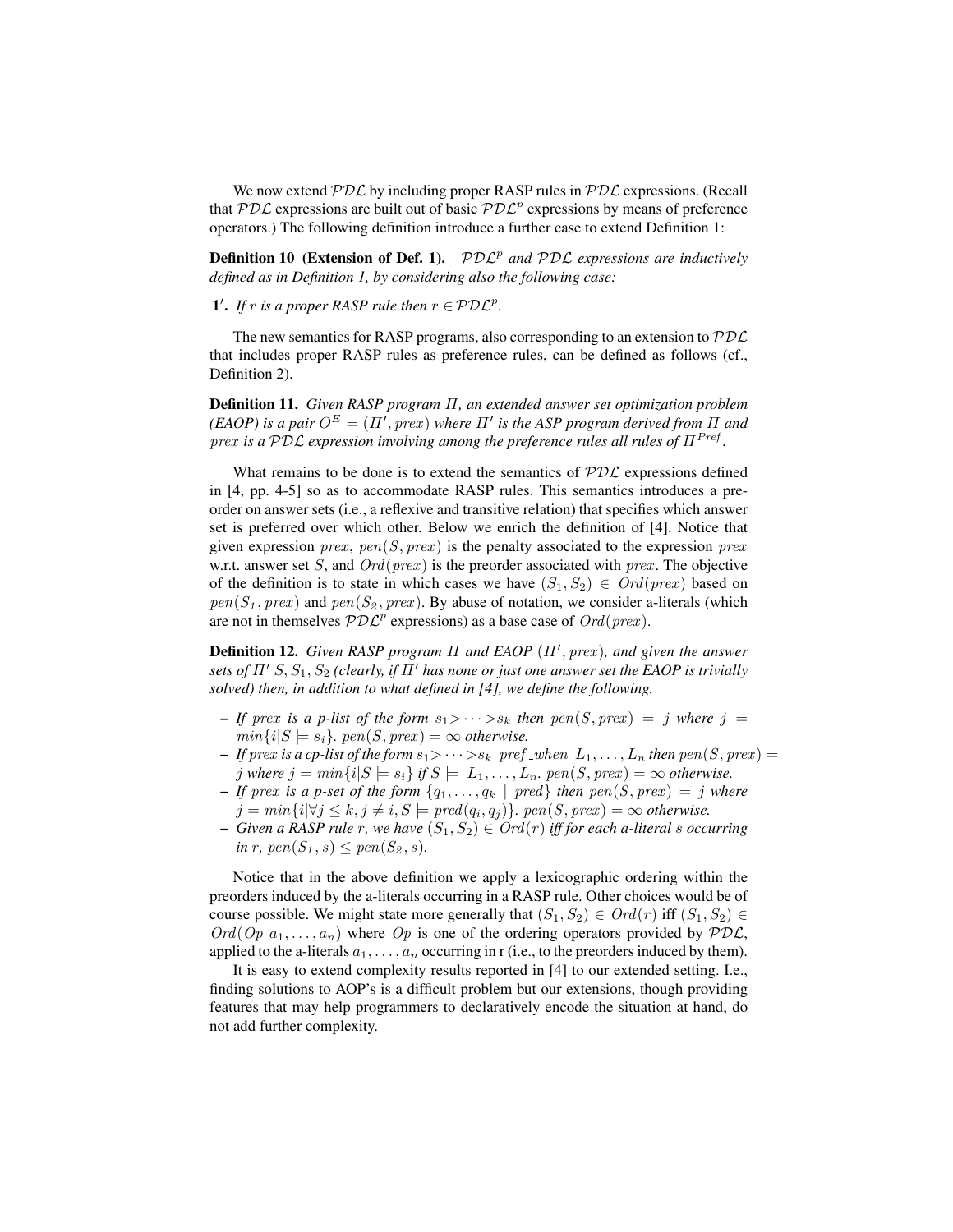**Theorem 1.** Let  $O = (\Pi', \text{prex})$  be an extended answer set optimization problem and **S** an answer set of Π'. Deciding whether S is a solution of O is coNP-complete.

**Theorem 2.** Let  $O = (\Pi', prex)$  be an extended answer set optimization problem and A *be either an atom or the "classical negation" of an atom. Deciding whether there is a* solution *S* of *O* such that  $A \in S$  is  $\Sigma_2^P$ -complete.

## 5 Extensions

As discussed in [25, 26, 13, 20], one may prefer one option over others for reasons of various kinds: from general principles to specific facts. Several reasons or criteria may justify one single preference, where however criteria are often ordered according to some kind of priority. By adapting the example proposed in [20], if one wants to buy a house (s)he may consider several aspects, say the price, the neighborhood where the house is situated, and the quality of the building. These aspects may be ordered according to their importance, i.e., they are given a certain priority. In [20], a method is proposed to elicit a strict order among options from a given *priority sequence* of the form, say,

$$
C_1(X) \gg C_2(X) \gg \ldots \gg C_n(X)
$$

i.e., in the above example,

 $good\_neighborhood(X) \gg reasonable\_price(X) \gg good\_quality(X).$ 

A way of combining preferences is also proposed in [20, Def. 3.2]. This method is reported below, and adopted in the present setting.<sup>3</sup> Given a priority sequence of length n, strict preference of x over y between two objects x and y,  $Pref(x, y)$ , is defined, according to [20], as follows:

$$
Pref_1(x, y) ::= C_1(x) \land \neg C_1(y)
$$
  
\n
$$
Pref_{k+1}(x, y) ::= Pref_k(x, y) \lor (Eq_k(x, y) \land C_{k+1}(x) \land \neg C_{k+1}(y)), k < n
$$
  
\n
$$
Pref(x, y) ::= Pref_n(x, y)
$$

where the auxiliary binary predicate  $Eq_k(x, y)$  is the conjunction of equivalences

$$
(C_1(x) \leftrightarrow C_1(y)) \land \cdots \land (C_k(x) \leftrightarrow C_k(y)).
$$

In simple words, x is preferred over y whenever there is at least one of the  $C_i$ s that x enjoys while y does not. Consequently, if both x and y enjoy the  $C_i$ s in the same way, none of them is preferred over the other.

Referring to the example, one may find it very important to live in a good neighborhood, of some importance to keep the cost reasonable and less important (but relevant anyway) to buy a house in a building of good quality. For instance, if we have two houses  $h_1$  and  $h_2$  which are both in a good neighborhood but none of them has a reasonable price, then the one of good quality will be preferred. If both are of good quality,

 $3$  Refining both the form and the meaning of priority sequences in the direction of more flexibility can be a subject of future work.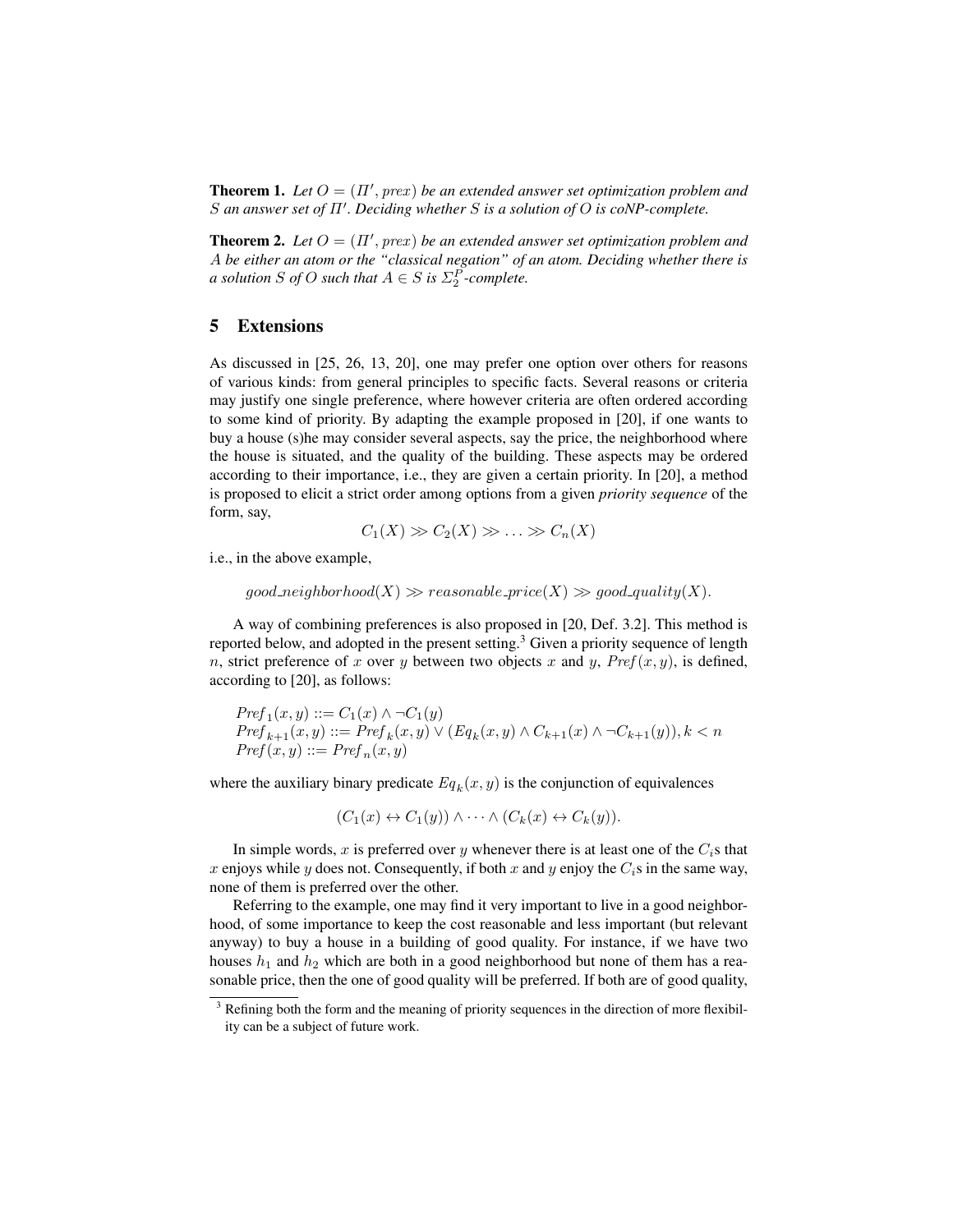they will be equally preferred. If both are in a good neighborhood, and the first one has reasonable price while the other one does not, then the former will be preferred, whatever the quality of both. RASP, in the context of the integration with  $PDL$ , might be extended so as to allow rules such as the following:

 $buy(X) \leftarrow house(X),$  $\text{good\_neighborhood} \gg \text{reasonable\_price} \gg \text{good\_quality}.$ 

In this paper we limit the conclusion of such a rule to be an atom (as defined in ASP), while in perspective it might be an a-literal. The priority sequence is defined over predicates, each of which is applicable on the variables occurring in the head (thus, if the predicate in the head is n-ary, so are the predicates in each priority list). For the sake of simplicity, below we restrict ourselves to unary predicates. The atom in the head, in the ground version of the rule, becomes a disjunction, one for each option that can be possibly chosen. In the example, if  $house(X)$  returns, e.g.,  $h_1$ ,  $h_2$  and  $h_3$ , the ground version of the rule will be (where, as customary in ASP, ';' indicates disjunction):

 $buy(h_1); buy(h_2); buy(h_3) \leftarrow$  $good\_neighborhood \gg reasonable\_price \gg good\_quality.$ 

We extend the definition of RASP rules as follows. As before, in the definitions we refer to ground atoms and rules.

Definition 13. *A priority list is an expression of the form*

 $p_1 \gg \ldots \gg p_n$ 

*where each of the*  $p_i$ *'s is a predicate.* 

Definition 14. *A RASP priority rule* ρ *is of the form:*

$$
H \leftarrow B_1, \ldots, B_m.
$$

*where* B1, . . . , B<sup>m</sup> *are either r-literals or priority lists, and* H *is a disjunction of atoms of the form*  $h(c_1); \ldots; h(c_r)$ ,  $r \geq 0$ , where the  $c_i$ *s are constants.* 

As far as non-ground rules are considered, a ground priority rule can be obtained from a non-ground rule of the form  $h(X) \leftarrow d(X), B_1, \ldots, B_m$  where  $d(X)$  provides the values for instantiating X (d might be for instance a domain predicate.<sup>4</sup>)

We define a notion of *degree of satisfaction* of a priority list in the context of a set of atoms by rephrasing the above-mentioned definition introduced in [20].

**Definition 15.** A priority list  $l = p_1 \gg \ldots \gg p_n$  is satisfied with degree k w.r.t. a *disjunction of atoms*  $d = h(c_1); \ldots; h(c_r)$  *and a set of atoms* S *(we write sat* $(S, l, d)$ )  $k$ *)* iff  $S \models h(c_i)$ ,  $i \leq r$ , where  $S \models p_1(c_i) \land \ldots \land S \models p_k(c_i)$  and  $\exists c_j$ ,  $j \neq i$  such that  $S \models h(c_j)$  and  $S \models p_1(c_j) \land \ldots \land S \models p_t(c_j)$  with  $t > k$ .

<sup>4</sup> The subset of given program defining *domain predicates* consists of *domain rules*, syntactically restricted so as to admit a unique answer set that should be relatively efficiently computable. All the other rules in the program are required by most answer set solvers to be *domainrestricted* in the sense that every variable in a rule must appear in a domain predicate which occurs positively in the body of the rule.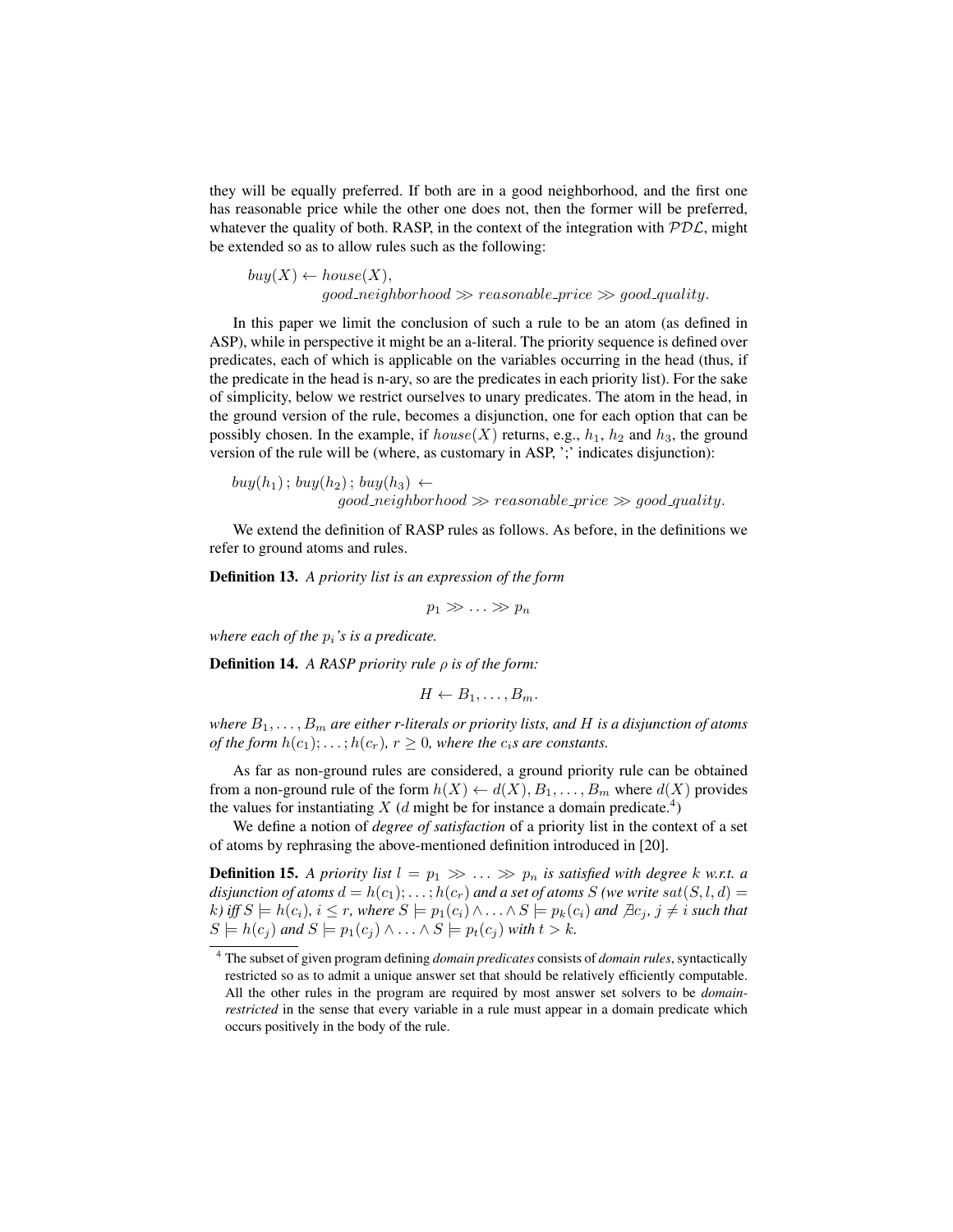To accommodate priority lists, we further extend Definition 12 as follows.

#### Definition 16.

 $−$  *Given a RASP priority rule* r *with head d, we have*  $(S_1, S_2) \in Ord(r)$  *iff for each a-literal* s *occurring* in r,  $pen(S_1, s) \leq pen(S_1, s)$  and for each priority list l *occurring in* r,  $sat(S_1, l, d) \ge sat(S_2, l, d)$ .

### 6 Concluding Remarks

In this paper we coped with expressing preferences in Answer Set programs. In particular, we have proposed an integration of RASP (that has been defined in previous work) and  $PDL$ , previously proposed by G. Brewka. We argued that both approaches may profit from the integration in that RASP fits into the more general semantic  $PDC$ framework, and RASP enriches  $PDL$  with more expressive preference rules. To show this, we have further extended the formalism by means of priority rules that express a kind of preference that could not be directly expressed before, without affecting complexity. Precisely, deciding whether an answer set  $S$  is a solution of an answer set optimization problem is coNP-complete, and deciding whether there is a solution implying given literal l is  $\Sigma_P^2$  – *complete*. Immediate future work concerns the implementation of the integrated approach. Other future work can be related to further enriching the language for expressing preferences.

#### References

- [1] C. Anger, T. Schaub, and M. Truszczyński. ASPARAGUS The Dagstuhl Initiative. ALP *Newsletter*, 17(3), 2004. See http://asparagus.cs.uni-potsdam.de.
- [2] C. Baral. *Knowledge representation, reasoning and declarative problem solving*. Cambridge University Press, 2003.
- [3] G. Brewka. Logic programming with ordered disjunction. In *Proc. of AAAI-02, Edmonton, Canada*, 2002.
- [4] G. Brewka. Complex preferences for answer set optimization. In D. Dubois, C. A. Welty, and M.-A. Williams, editors, *Principles of Knowledge Representation and Reasoning: Proc. of the Ninth International Conference (KR2004), June 2-5, 2004*, pages 213–223, 2004.
- [5] G. Brewka, I. Niemelä, and T. Syrjänen. Logic programs with ordered disjunction. *Computational Intelligence*, 20(2):335–357, 2004.
- [6] G. Brewka, I. Niemelä, and M. Truszczyński. Preferences and nonmonotonic reasoning. *AI Magazine*, 29(4), 2008.
- [7] G. Brewka, M. Truszczynski, and S. Woltran. Representing preferences among sets. In M. Fox and D. Poole, editors, *Proc. of the Twenty-Fourth AAAI Conference on Artificial Intelligence, AAAI 2010, Atlanta, Georgia, USA, July 11-15, 2010*, pages 273–278. AAAI Press, 2010.
- [8] S. Costantini and A. Formisano. Modeling preferences and conditional preferences on resource consumption and production in ASP. *J. of Algorithms in Cognition, Informatics and Logic*, 64(1):3–15, 2009.
- [9] S. Costantini and A. Formisano. Answer set programming with resources. *J. of Logic and Computation*, 20(2):533–571, 2010.